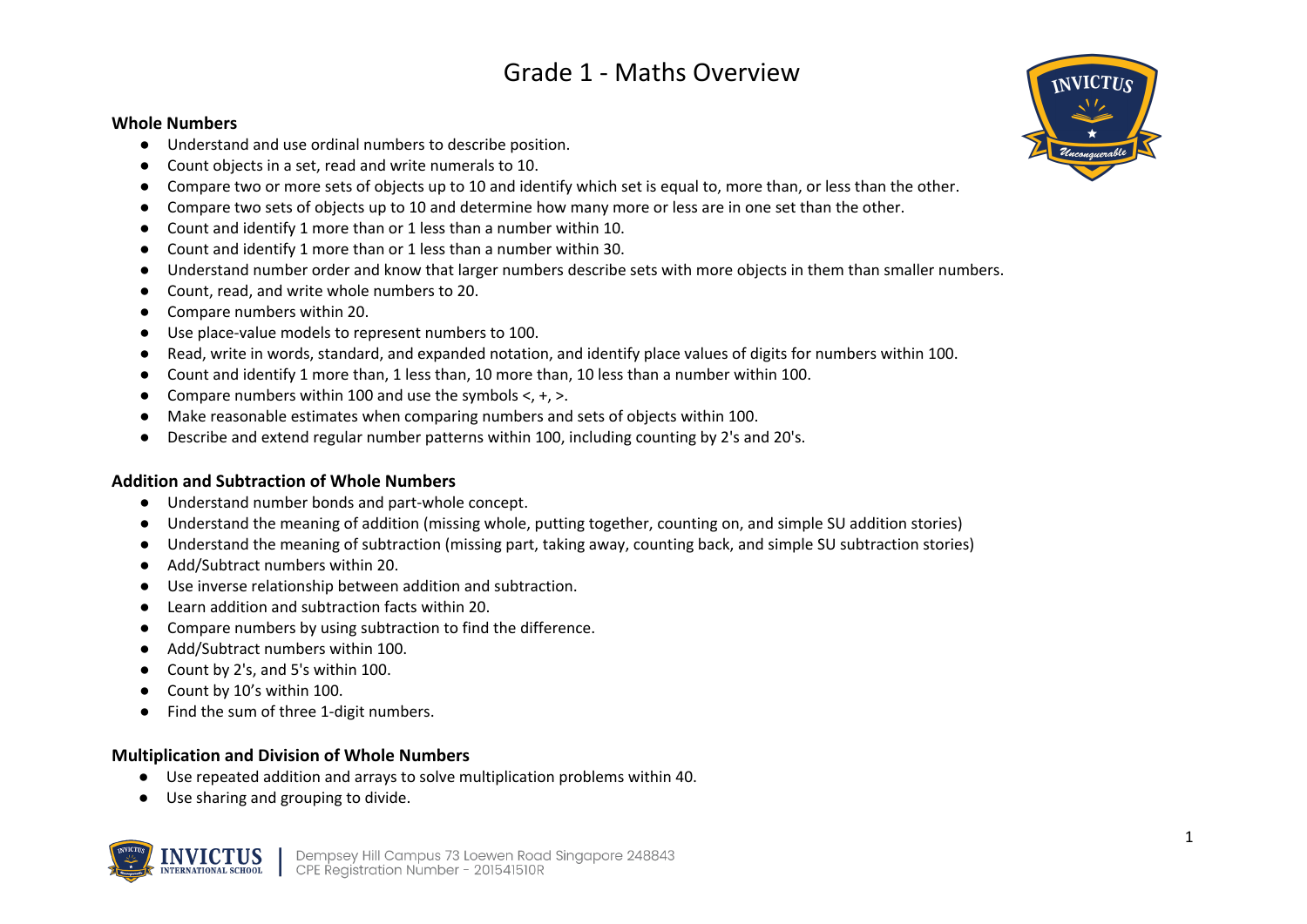# Grade 1 - Maths Overview

● Recognize and extend regular linear patterns.

#### **Mental Math Strategies**

- Use the commutative and associative properties to perform mental calculations and check results.
- $\bullet$  Add 1-digit numbers involving renaming (e.g.  $7 + 5$ ) by making a ten.
- Subtract 1-digit numbers involving renaming (e.g.  $14-8$ ) by subtracting from a ten.

#### **Fractions**

● Recognize and name halves and fourths.

#### **Money**

- Identify and know the value of coins and use the cent symbol.
- Identify and know the value of bills and use the dollar symbol.
- Count combinations of coins.
- Count combinations of bills.

#### **Time**

- Tell time to the half-hour (analog clock face)
- Relate time to events

# **Length, Mass & Capacity**

- Compare and measure length and weight by making direct comparisons with reference objects.
- Compare and measure capacity by making direct comparisons with reference objects
- Compare and measure length, and weight using nonstandard units.
- Compare and measure capacity using nonstandard units.

## **Geometry**

- Give and follow directions about location.
- Arrange and describe objects in space by proximity, position, and direction
- Identify, describe, and categorize common 2- dimensional shapes, including the faces of 3- dimensional objects.
- Identify common 2-dimensional shapes within compound shapes, combine shapes to form common shapes.
- Describe and extend repeating patterns involving color and shapes.